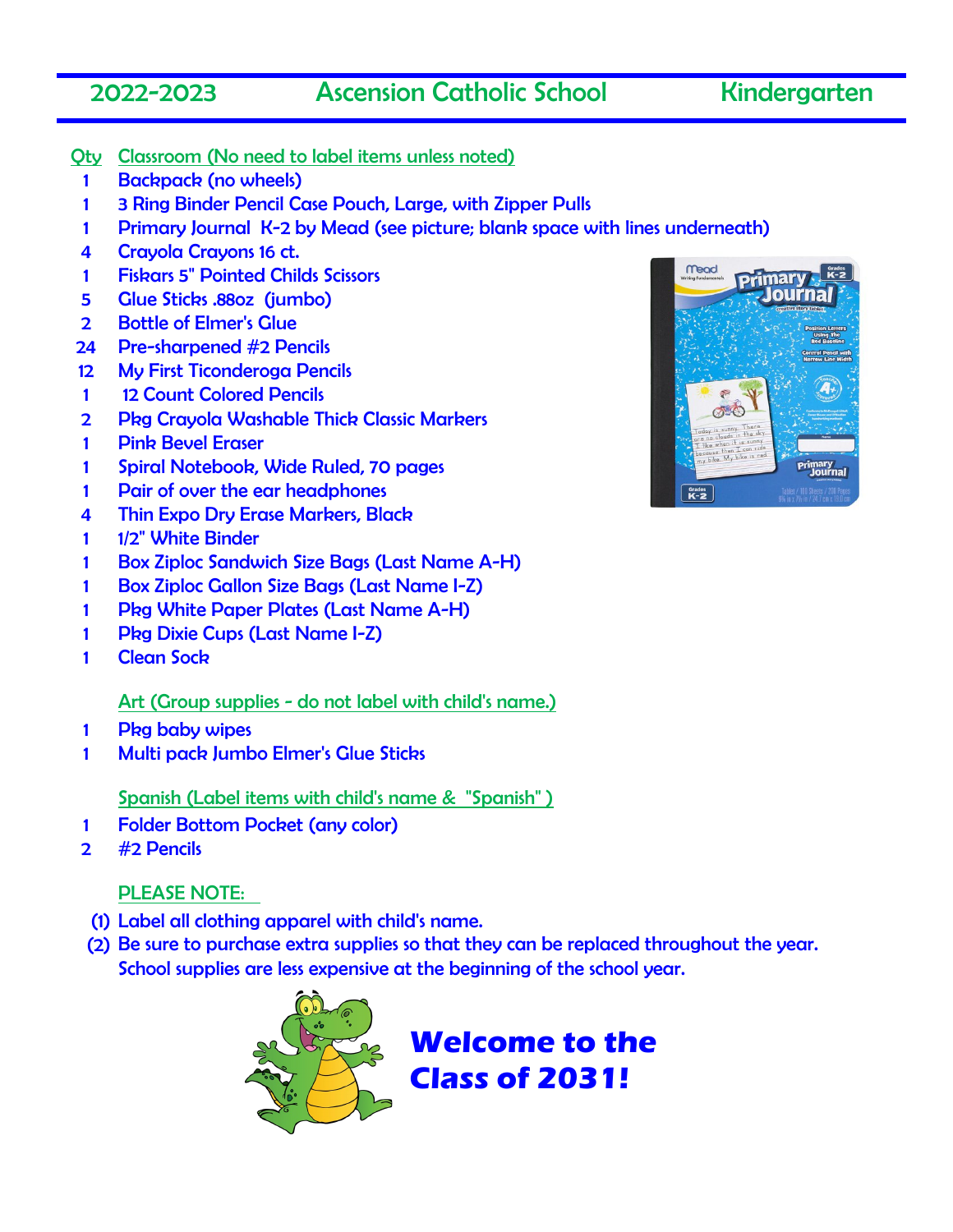## 2022-2023 Ascension Catholic School 1st Grade

- Qty Classroom (No need to label items unless noted)
- 2 Crayons Crayola 24 ct. (primary colors)
- 2 Pink Bevel Eraser
- 2 Scissors Fiskar 5"
- 24 Pencils #2 regular size (Pre-Sharpened)
- 4 Folders, Pocket Only (any color)
- 1 Pencil Box
- 3 Glue Sticks Elmer's .77 oz.
- 2 Dry Erase Marker (any kind)
- 1 Pair of over the ear headphones
- 2 Spiral Notebooks Wide Rule 70 ct. (assorted)
- 2 Pkg Crayola Washable Thick Markers
- 2 Boxes of Colored Pencils
- 1 Box Quart Ziploc Bags if girl
- 1 Box Gallon Ziploc Bags if boy

## Art

- 1 Pkg Baby wipes
- 1 96 Ct Crayola Crayons

Computer & Music No supplies needed.

Spanish (Label with child's name & "Spanish" )

- 1 Folder Bottom Pocket Only (any color)
- 2 #2 Pencils

- (1) Label all clothing apparel with child's name.
- (2) Pencils do NOT need to be labeled with student's name.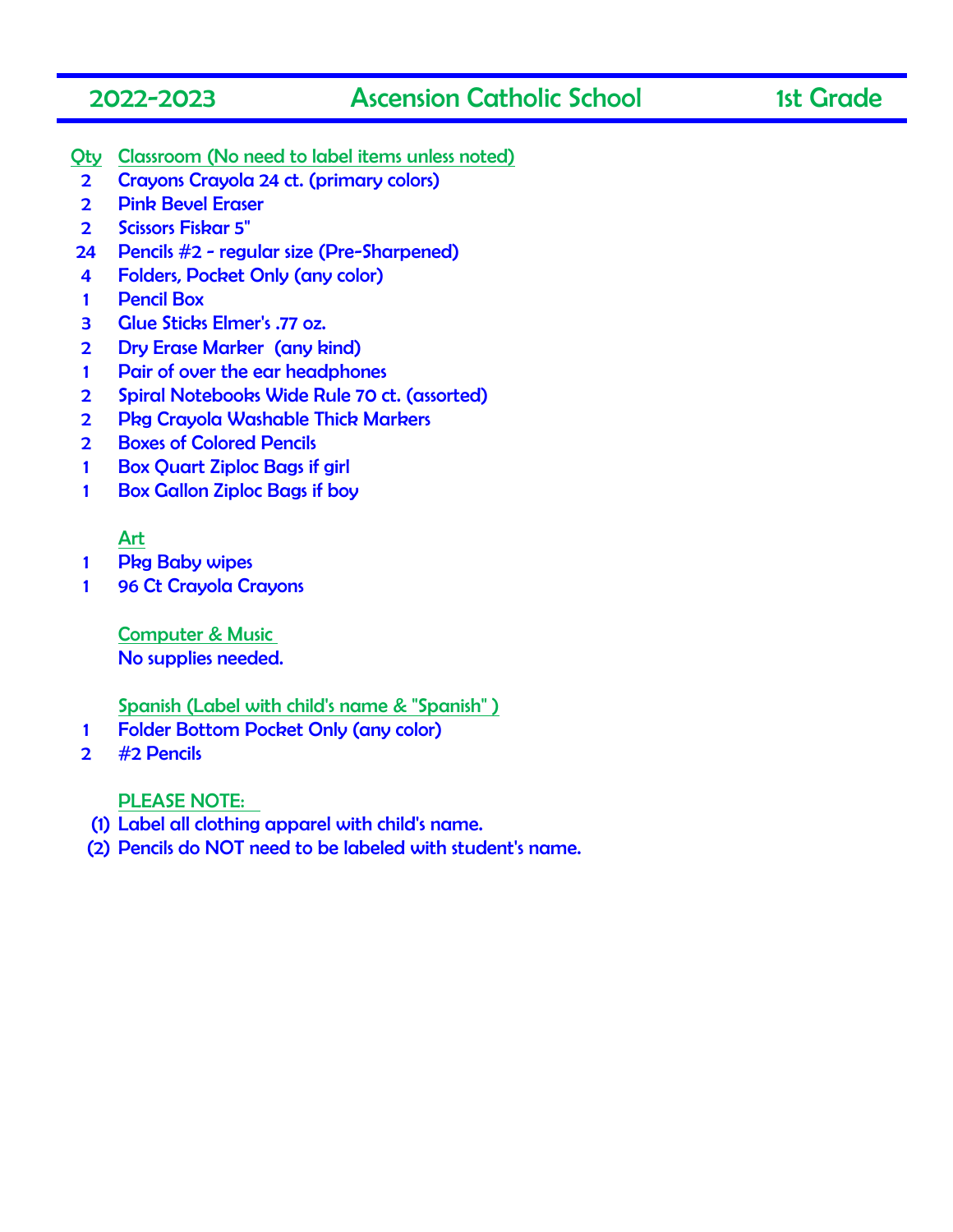## 2022-2023 Ascension Catholic School 2nd Grade

- Qty Classroom (All items should be labeled with child's name before coming to school)
- Mead Five Star Folders (any colors-heavy duty)
- Crayons Crayola 24 ct.
- Pkg Crayola Washable Thick Markers 12ct.
- Pink Bevel Erasers (do not label)
- 4 Glue Sticks Jumbo Size
- Pre-Sharpened #2 Pencils (do not label)
- 2 Crayola Colored Pencils 24 ct.
- Pens Medium Point Red
- Ruler Plastic 1/16" Standard & Metric 12"
- Scissors 5" Fiskar
- Spiral Notebooks, Wide Rule 70 ct.
- Dry Erase Markers, Black, Thin (do not label)
- Supply Box Spacemaker 8" x 5"
- Pair of over the ear headphones
- Box Sandwich Ziploc Bags if last name is A-L
- 1 Box Gallon Ziploc Bags if last name is M-Z
- Clean Sock
- Package of 8 Dividers for Binder
- White 1 inch binder

Art (Group supplies - do not label with child's name.)

- Pkg Baby Wipes
- Elmers Glue Bottles

Spanish (Label items with child's name & "Spanish" )

- Folder Bottom Pocket Only (any color)
- Pencil case with crayons, glue sticks, pencils

**Music** No supplies needed

- (1) Please watch the size of your child's backpack. The backpack and coat all need to fit in their locker. The locker opening is approximately 9 1/2" x 28".
- (2) Label all clothing apparel with child's name.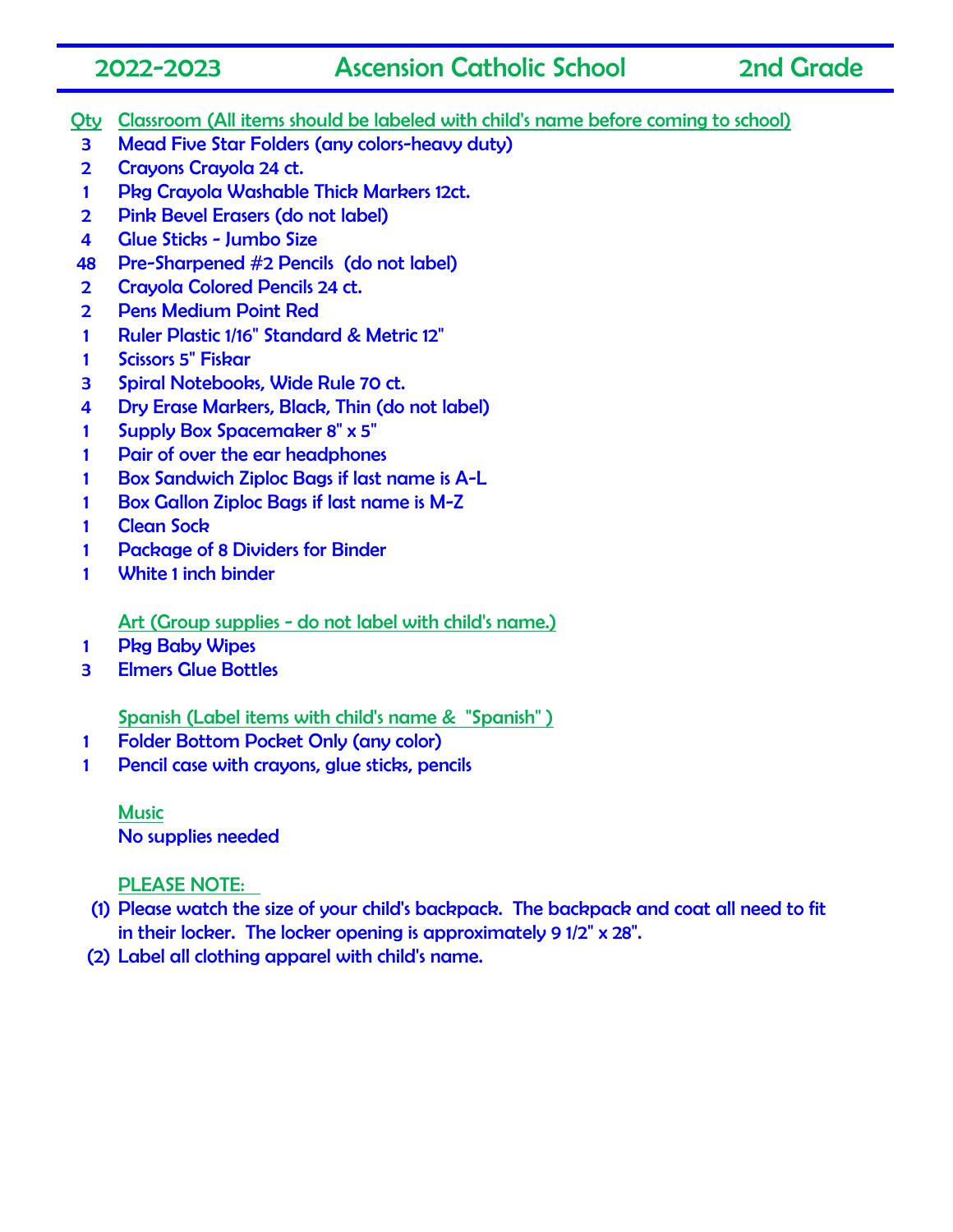## 2022-2023 Ascension Catholic School 3rd Grade

- Qty Classroom (All items should be labeled with child's name)
- 1 Assignment Notebook (provided by school)
- 2 Crayons Crayola 48 ct.
- 4 Hi-Polymer Erasers
- 6 Jumbo Glue Sticks
- 4 Highlighters (any colors)
- 4 Single Subject Notebooks, Wide Ruled
- 60 Ticonderoga Pencils #2 (Pre-Sharpened)
- 1 6qt Clear Storage box (shoeboxed size) with lid
- 1 9 Pocket Expanable Folder
- 2 Dry Erase Markers, Thick, Any Colors
- 2 Baggies (Last Name A-M bring Quart Size)
- 2 Baggies (Last Name N-Z bring Gallon Size)
- 1 Scissors Fiskar
- 2 Crayola Classic Thick 8 ct. Markers
- 2 Pencils Crayola Colored 12 ct.
- 4 Erasable Medium FriXion Pen Black only
- 4 Pens, Medium Point, any color
- 1 Ruler Plastic Standard & Metric 12"
- 2 Packages Loose Leaf (Wide Ruled)
- 1 Pair of over the ear headphones (suggest iClever HS19)
- 1 Pencil Pouch

## Art (Group supplies - do not label with child's name.)

- 1 Pkg Baby Wipes
- 1 Pkg 10ct Crayola Thick Markers, can be pastel, bold, or neon

Spanish (Label items with child's name & "Spanish")

- 1 Folder Bottom Pocket Only (any color)
- 1 Pencil case with crayons, glue sticks, pencils

Music No supplies needed

- (1) Backpacks should be no larger than 24" x 9" x 12" so they can fit in the lockers.
- (2) No binders or trapper keepers.
- (3) Label all clothing apparel with child's name.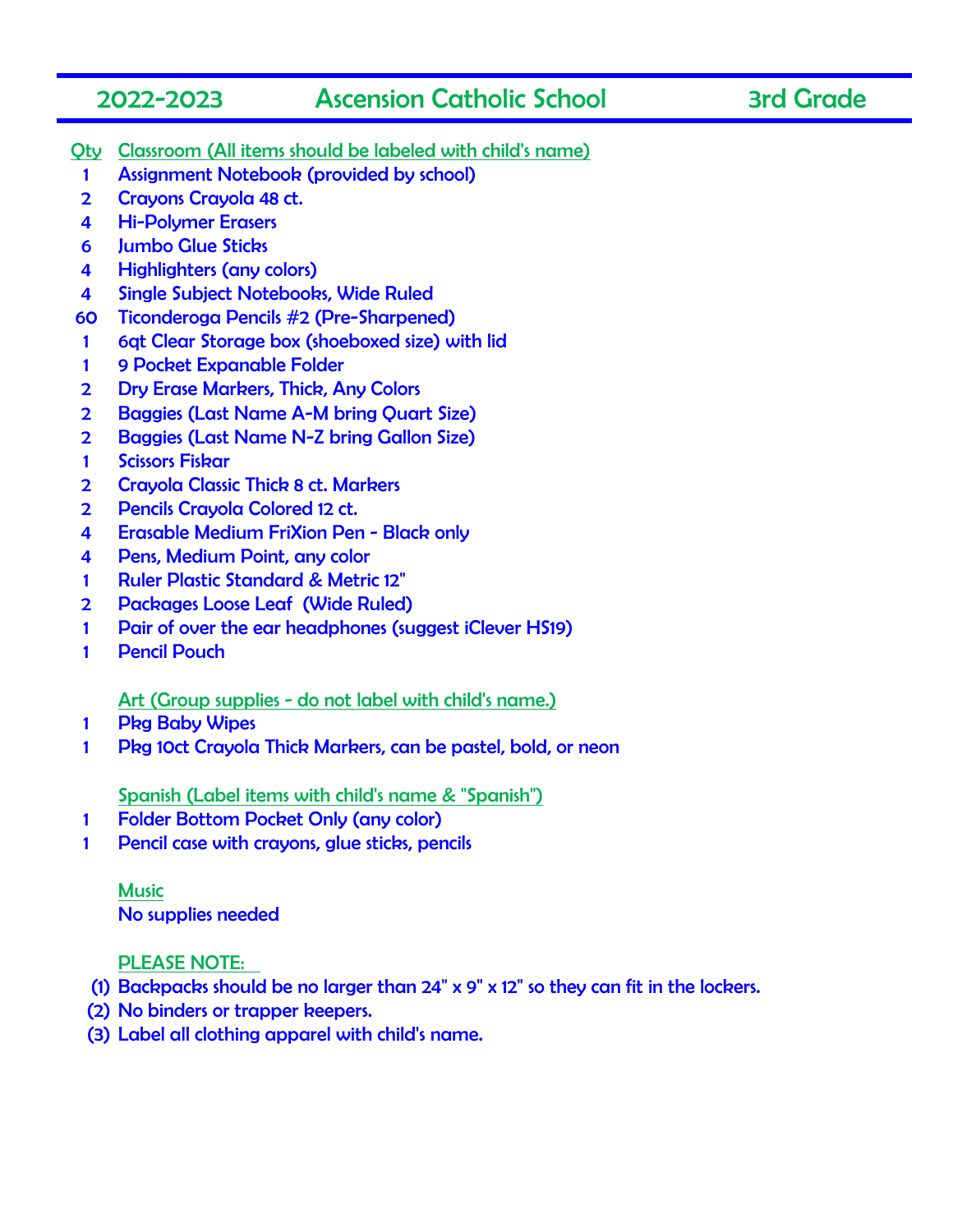## 2022-2023 Ascension Catholic School 4th Grade

- Assignment Notebook (provided by school)
- Highlighters Any Colors
- Expo Dry Erase Markers Fine Point Black
- Crayon Crayola 48 ct.
- Eraser Bevel Pink
- Folder Pocket Only (assorted any color)
- Glue Elmer's Liquid 4 oz.
- Glue Stick Elmer's .77 oz.
- Lined White Index Cards 3x5 Package
- 1 Crayola Classic Thick 8 ct. Markers
- 1 Crayola Classic Thin 8 ct. Markers
- Five Star Zippered Expandable File Folder with 7 pockets (or more)
- 1 1" Binder 3 Ring Any Color with Pockets Inside
- 1" Binder 3 Ring White View (with pockets inside)
- 25 ct. pkg. Plastic Page Sheet Protectors with Holes (put in white binder)
- Pkg of 5 Plastic Dividers
- Paper Filler Wide Rule 200 ct.
- Pencils #2 (Pre-Sharpened)
- Pencils Crayola Colored 12 ct.
- Five Subject Spiral Notebook, Wide Ruled
- Pkgs of Post It Notes
- FriXion Clicker Brand Pens, Medium Point, Blue or Black and refills for the school year
- Medium Point Red Pens
- Scissors Medium Size
- Zippered Bag Pencil Bags
- Bible (to be purchased at school)
- Pair of ear buds with case
- \$20 (check payable to Ascension) to cover the cost of a Bible which will be used through 8th grade
- 1 Locker Shelf

### Art (Group supplies - do not label with child's name.)

- Pkg. Baby Wipes
- Pkg. Multipack Ultra Fine Point Black Sharpie Markers

### Music (Label with child's name and the word "Music" on outside of item.)

1 Folder Pocket with a pencil inside

### Spanish (Label items with child's name and "Spanish" )

- Folder Bottom Pocket Only (any color)
- Pencil case with crayons, glue sticks, pencils
- Composition Notebook

### PLEASE NOTE:

(1) No Trapper Keepers. (2) Label all clothing with child's name.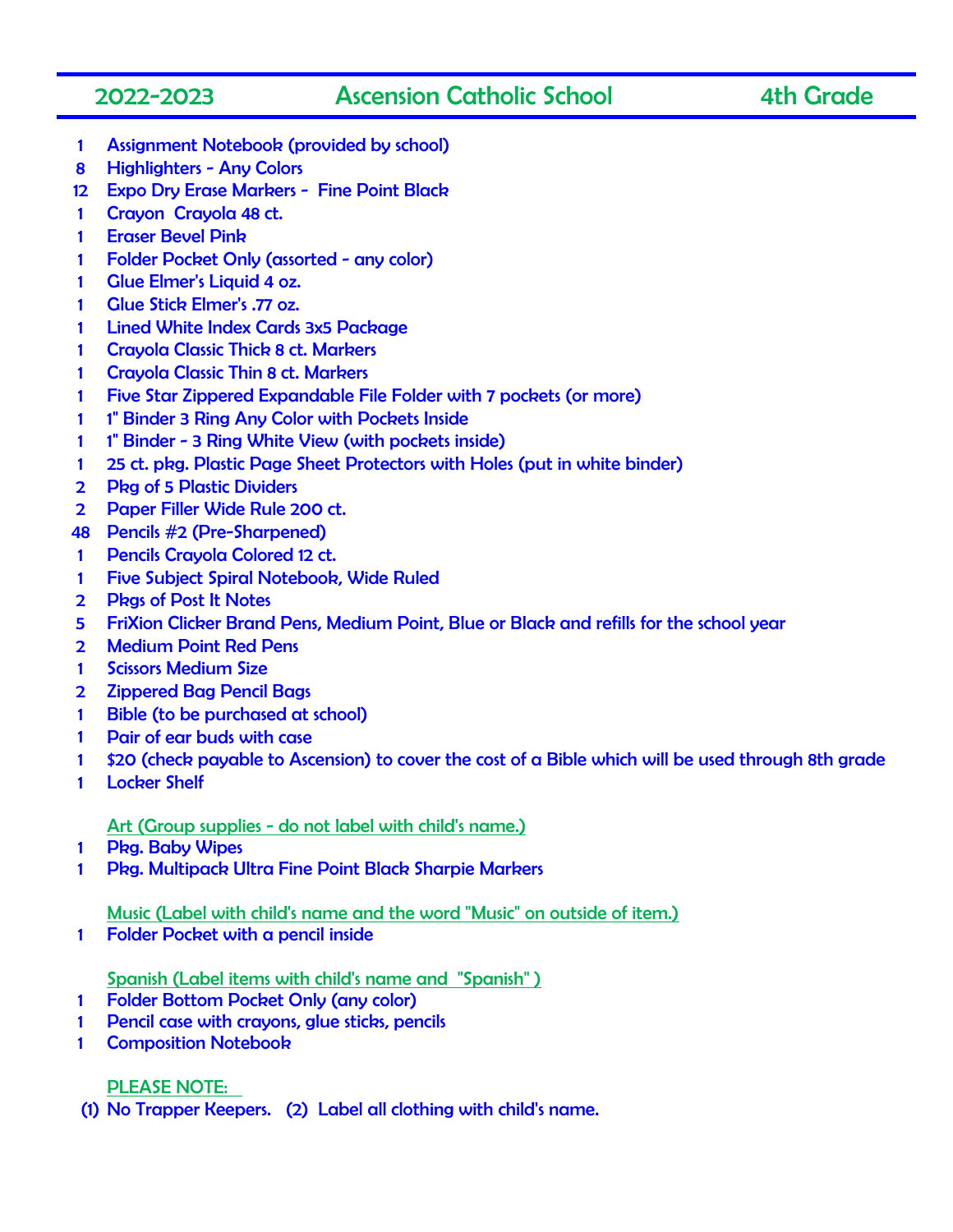## 2022-2023 Ascension Catholic School 5th Grade

- Assignment Notebook (provided by school)
- Set of locker shelves to keep locker organized
- 1 Bible (purchased in 4th grade)
- Five Star Zippered Expandable File Folder with 7 pockets (or more)
- 1 Pocket Folder
- Five Subject Spiral Notebook, Wide Ruled
- Glue Elmer's Liquid 4 oz.
- 2 Glue Sticks
- Highlighters
- Index Cards 3" x 5" Ruled (package of 100)
- 1 Markers Cravola Classic Thin 8 ct.
- Box Crayola Crayons
- Paper Filler Wide Rule 100 ct.
- 1 1" Binder 3 Ring Any Color with Pockets Inside
- Pencils #2 (Pre-Sharpened)
- Pencils Crayola Colored 12 ct.
- Pens Medium Point Red
- 6" Protractor (metric, standard, clear)
- Scissors Fiskar 9"
- Pkg 5 Plastic Dividers
- Zippered Pencil Bags
- Package Graph Paper
- Expo Dry Erase Markers Fine Point, Black
- 2 Packages Post It Notes
- Pens Medium Point Blue or Black FriXion pens (and ink refills for the rest of the year)
- Box Ziploc Bags Last Name A-M Gallon Size / N-Z Quart Bags
- Pair of Ear Buds with Case

## Art (Group supplies - do not label with child's name.)

- Multipack Black Ultra Fine Sharpie Markers
- Pkg Baby Wipes

Music (Label with child's name and the word "Music" on outside of item.)

Folder Pocket Only (any color) with pencil inside

## Spanish (Label items with child's name & "Spanish" )

- Folder Bottom Pocket Only (any color)
- 1 Pencil case with crayons, glue sticks, pencils
- Composition Notebook

- (1) Label all clothing apparel and supplies with child's name.
- (2) New students this year will need to bring a \$20 check for the cost of a Bible used thru 8th Gr.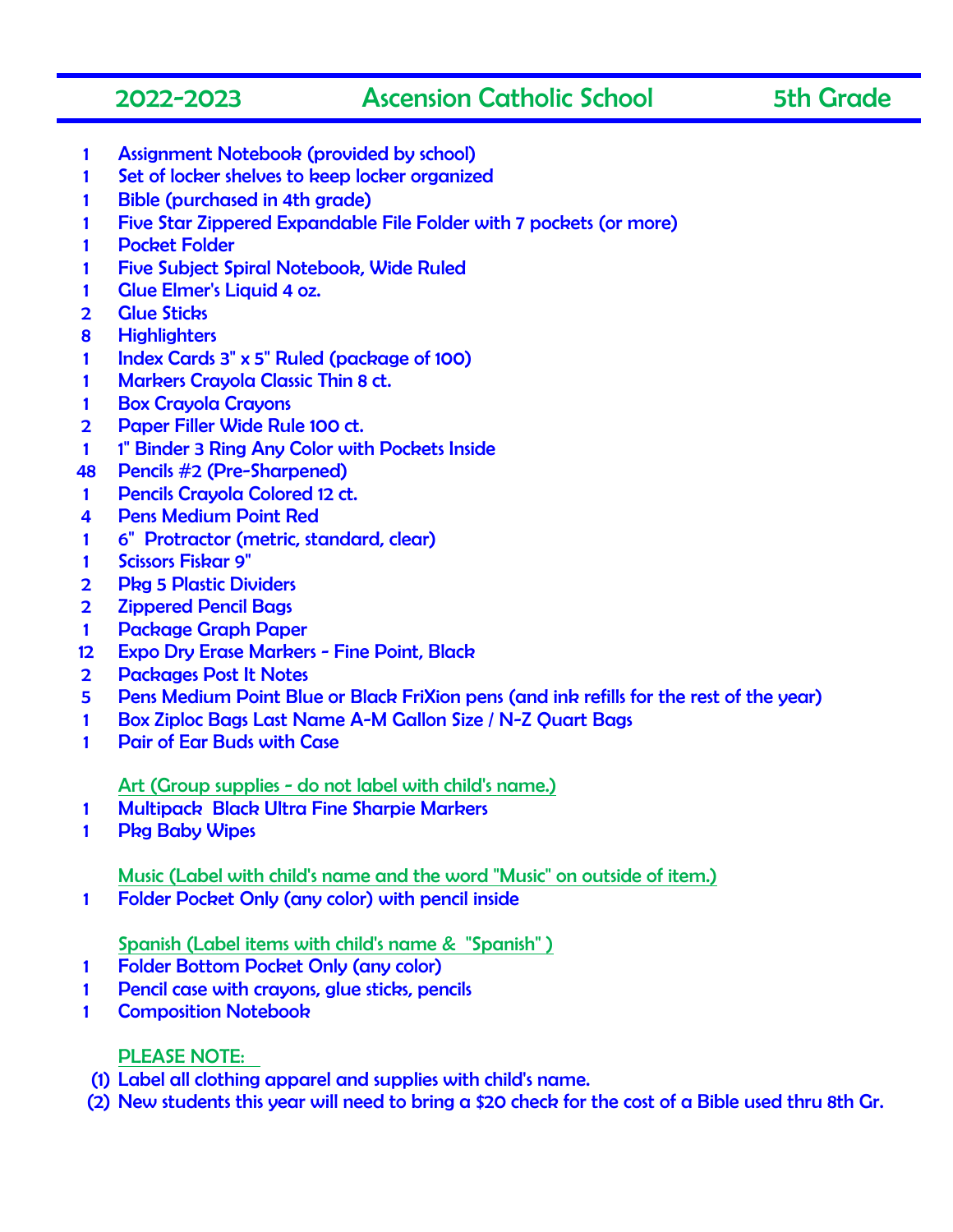## 2022-2023 Ascension Catholic School 6th Grade

- 1 Assignment Notebook (provided by school) Items shown by subject area:
- 1 11/2" Binder Hardback 3 Ring Math
- 2 1" Binder Hardback 3 Ring Vinyl 12" Binder Hardback 3 Ring
- 
- 
- 
- 
- 1 Pkg White Reinforced Round Labels
- 1 Pkg Colored Pencils and Science Science
- 1 Pkg Binder Dividers 1/4" binder
- 12 Pens Medium Point Black or Blue (permanent ink) 3 Dividers
- 10 Pen Medium Point Red Composition Notebook
- 10 #2 Pencils (please sharpen at home) Colored Pencils
- 1 Sharpie Black Extra Fine Marker Literature & English
- 3 Expo Markers (any kind) 3 Expo Markers (any kind)
- 2 Highlighters (any color or size) 1" Binder Hardback 3 Ring Vinyl
- 1 100 ct. Packages of 3x5 Lined Index Cards Book Tuck Everlasting
- 3 200 ct. Looseleaf College Ruled Paper Plastic Binder Dividers (6)
- 1 50 ct. Graph Paper 4 Squares/Inch
- 1 Pair of Earbuds in a mini pouch Social Studies Book - Tuck Everlasting (can be a used copy) Jumbo Stretchy Book Cover

### Art (Group supplies - do not label with child's name.) Religion

- 1 Multipack Fine Point Black Sharpie Markers Bible (purchased in 4th Grade)
- 
- 1 Music (Label with child's name and "Music") Folder Pocket Only (any color) with pencil inside

### Spanish (Label items with child's name & "Spanish" )

- 1 Folder bottom pocket, plastic or heavy duty, any color
- 1 Composition Notebook
- 2 Pens
- 1 [Miriam Webster Spanish English Dictionary \(No substitutes\)](https://www.amazon.com/Merriam-Websters-Spanish-English-Dictionary-copyright-Spanish/dp/0877792976/ref=sr_1_5?dchild=1&keywords=merriam+webster+spanish+english+dictionary&qid=1618505840&sr=8-5)

Previously Used Items - Still Needed PLEASE NOTE: Bible (purchased in 4th Grade) (1) No bookbags with wheels. 6" Protractor 6" (metric, standard, clear) (2) Label all clothing apparel with child's name. 12" Plastic Ruler 1/16" Standard & Metric will be used through 8th Grade. Pair of Scissors

1 Composition Notebook 50 ct. Graph Paper 4 Squares/Inch 1 1/4" Binder 6" Protractor 6" (metric, standard, clear) 15 Plastic Binder Dividers Jumbo Stretchy Book Cover 2 White Out Tape Only **Plastic Binder Dividers (3)** 

1 Pkg of Baby Wipes 1" Binder Hardback 3 Ring Vinyl

Plastic Binder Dividers (3)



Jumbo Stretchy Book Covers (3) (3) New Students this year, will need to bring a Pencil Holder (soft, zippered) \$20 check (or cash) for the cost of a Bible which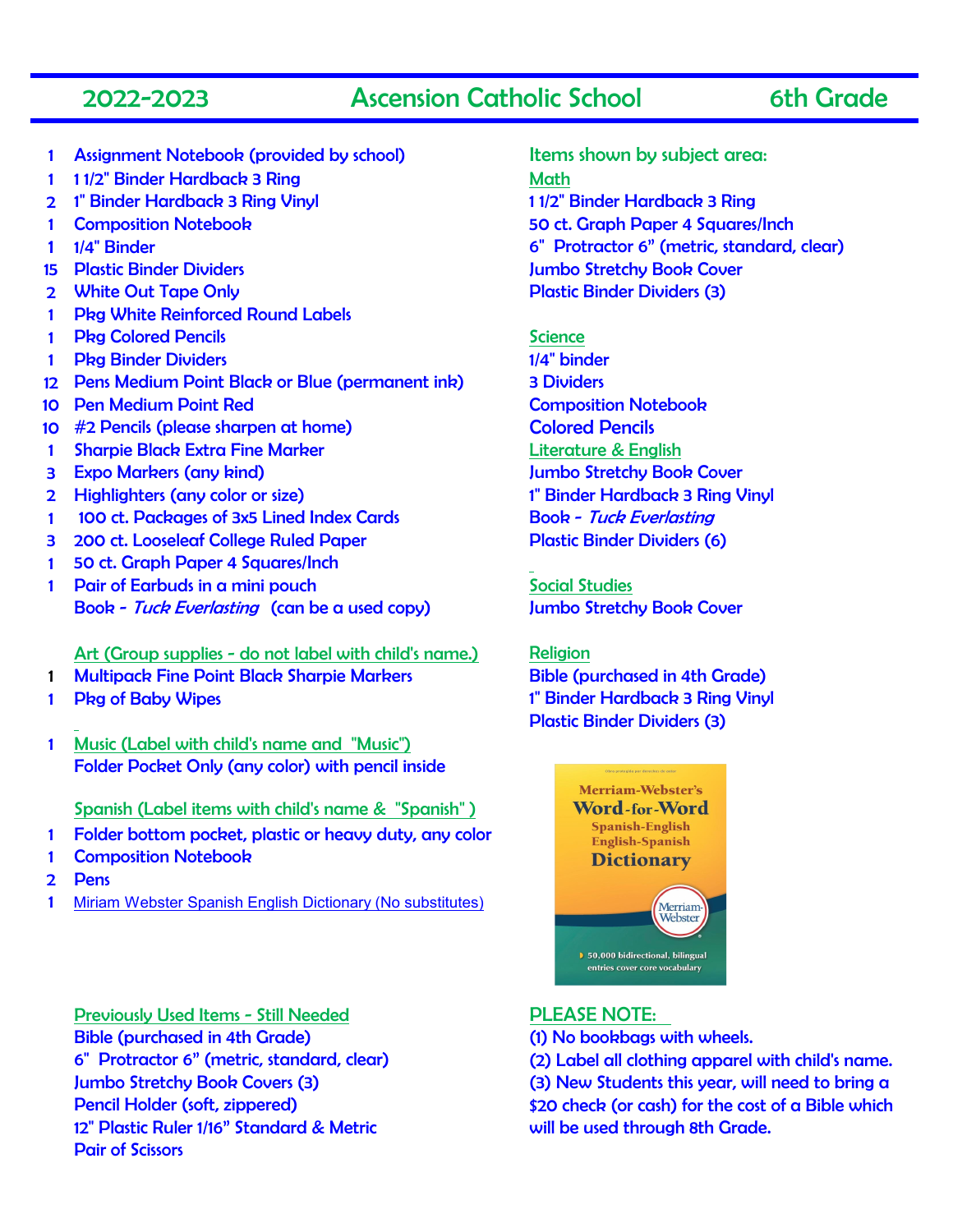## 2022-2023 Ascension Catholic School 7th Grade

- 
- 1 Calculator Scientific Model TI30x **Math** that shows equation up top **Binder 11/2"** Hardback 3 Ring
- 
- 3 Binders 1" Hardback 3 Ring Vinyl Calculator Scientific Model TI30x
- 17 Plastic Binder Dividers shows equation up top
- 
- 
- 12 Pens Medium Point Black or Blue (permanent ink)
- 10 Pen Medium Point Red Science
- 10 Pencils #2 (please sharpen at home) 3 Dividers
- 1 Marker Sharpie Black Extra Fine 1/4 and 1/4" Binder
- 3 Expo Markers (any kind) Composition Notebook
- 2 Highlighters (any color or size) Colored Pencils
- 1 100 ct. Pkgs Lined 3x5 Index Cards
- 3 Loose leaf Paper College Rule 200 ct. Literature & English
- 1 Composition Notebook Binders 1" Hardback 3 Ring Vinyl Book - The Outsiders (can be a used copy) Plastic Binder Dividers (5) Book - Between Shades of Gray (can be a used copy) Jumbo Stretchy Book Cover Book - The Giver (can be a used copy) Book - The Outsiders
- 1 Pkg White Reinforced Round Labels Book Between Shades of Gray
- 1 Pair of Earbuds in a mini pouch Book The Giver
- 1 Pkg Colored Pencils Art (Group supplies - do not label with child's name.) Social Studies
- 1 Multipack Assorted Colors Fine Point Sharpies Binders 1" Hardback 3 Ring Vinyl
- 

Music (Label with child's name and "Music") 1 Folder Pocket Only (any color) with pencil inside Religion

Spanish (Label items with child's name & "Spanish" ) Binders 1" Hardback 3 Ring Vinyl

- 
- 1 Folder, bottom pocket, plastic or heavy duty (any color)
- 1 Pen
- 1 Composition Notebook
- 1 Miriam Webster Spanish English Dictionary (no substitute)

Previously Used Items in 6th Grade - Still Needed Bible (purchased in 4th Grade) Protractor 6" (metric, standard, clear) Jumbo Stretchy Book Covers (3) Pencil Holder (soft, zippered) 12" Plastic Ruler (1/16" Standard & Metric) Pair of Scissors **PLEASE NOTE:** Index Card Holder (1) Label all clothing apparel with

1 Assignment Notebook Items shown by subject area: 1 Binder 1 1/2" Hardback 3 Ring Protractor 6" (metric, standard, clear) 2 Vhite Out - Tape Only Jumbo Stretchy Book Cover 1 1/4" Binder **Plastic Binder Dividers (3)** 

1 Pkg Baby Wipes **Plastic Binder Dividers (3)** Jumbo Stretchy Book Cover

1 Bible (purchased in 4th Grade) 1 Notebook Plastic Binder Dividers (3)



child's name.

(2) New Students this year, will need to bring a \$20 check (or cash) for the cost of a a Bible that will be used through 8th Grade.